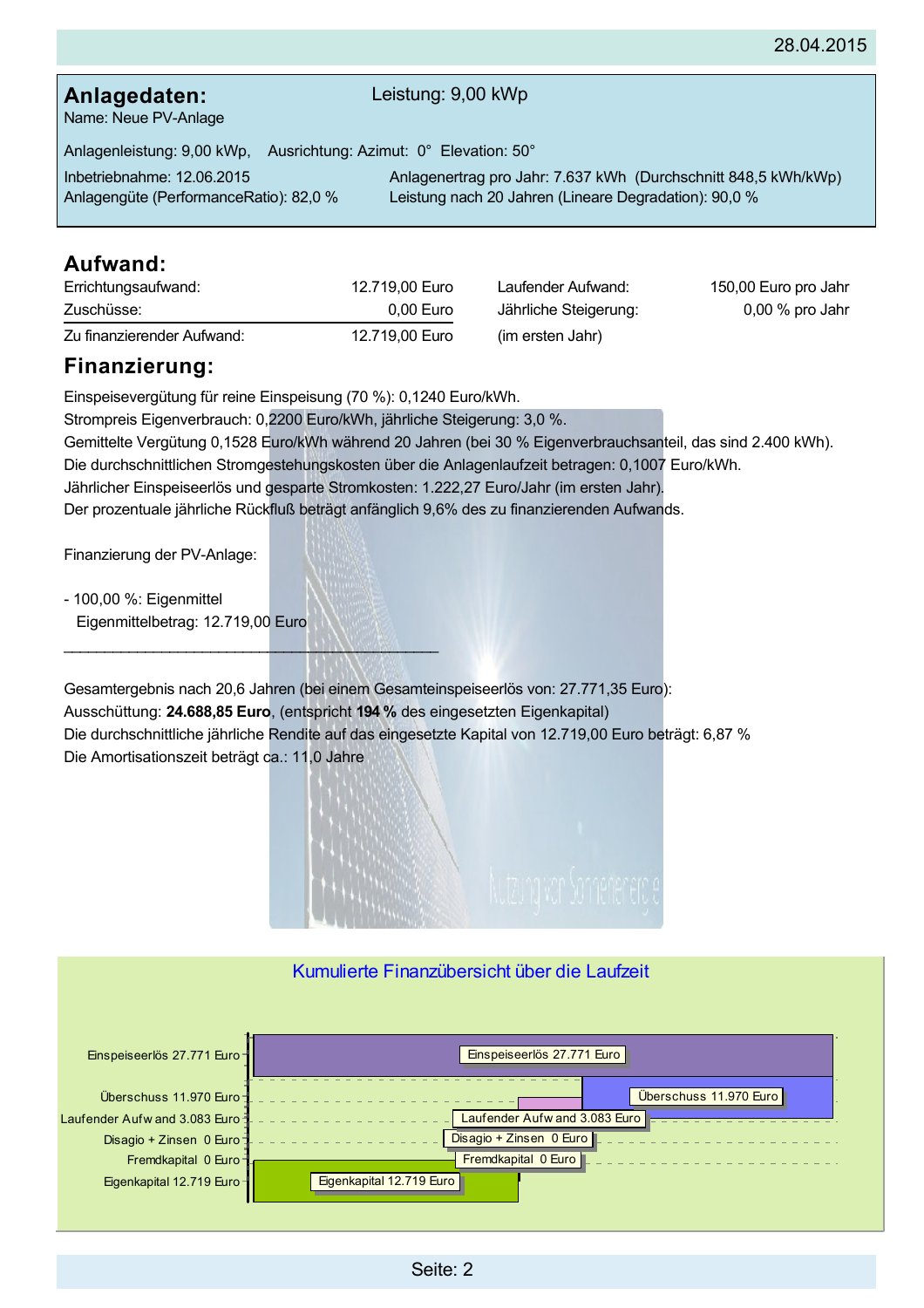

| <b>Installationsaufwand</b>                                                                     |                                  |  |
|-------------------------------------------------------------------------------------------------|----------------------------------|--|
| Gesamtaufwand:                                                                                  | 12.719,00 Euro                   |  |
| <b>Laufender Aufwand</b>                                                                        |                                  |  |
| 1. Aufwandsposition (laufend)<br>150,00 Euro pro Jahr, Steigerung 0,0 % pro Jahr<br>durchgehend | 3.082,50 Euro (summiert)         |  |
|                                                                                                 |                                  |  |
| Summen von Aufwand und Ertrag über die Laufzeit                                                 |                                  |  |
| Investitionsaufwand:<br>Laufender Aufwand                                                       | 12.719,00 Euro<br>3.082,50 Euro  |  |
| Summe Aufwand in Laufzeit:                                                                      | 15.801,50 Euro                   |  |
| Gesparte Stromkosten:<br>Erlöse aus Einspeisung:                                                | 14.147,07 Euro<br>13.624,28 Euro |  |
| Summe Erlöse und gesparte Kosten in Laufzeit:                                                   | 27.771,35 Euro                   |  |
| Vergleichsrechnung ohne Berücksichtigung der Finanzierung                                       |                                  |  |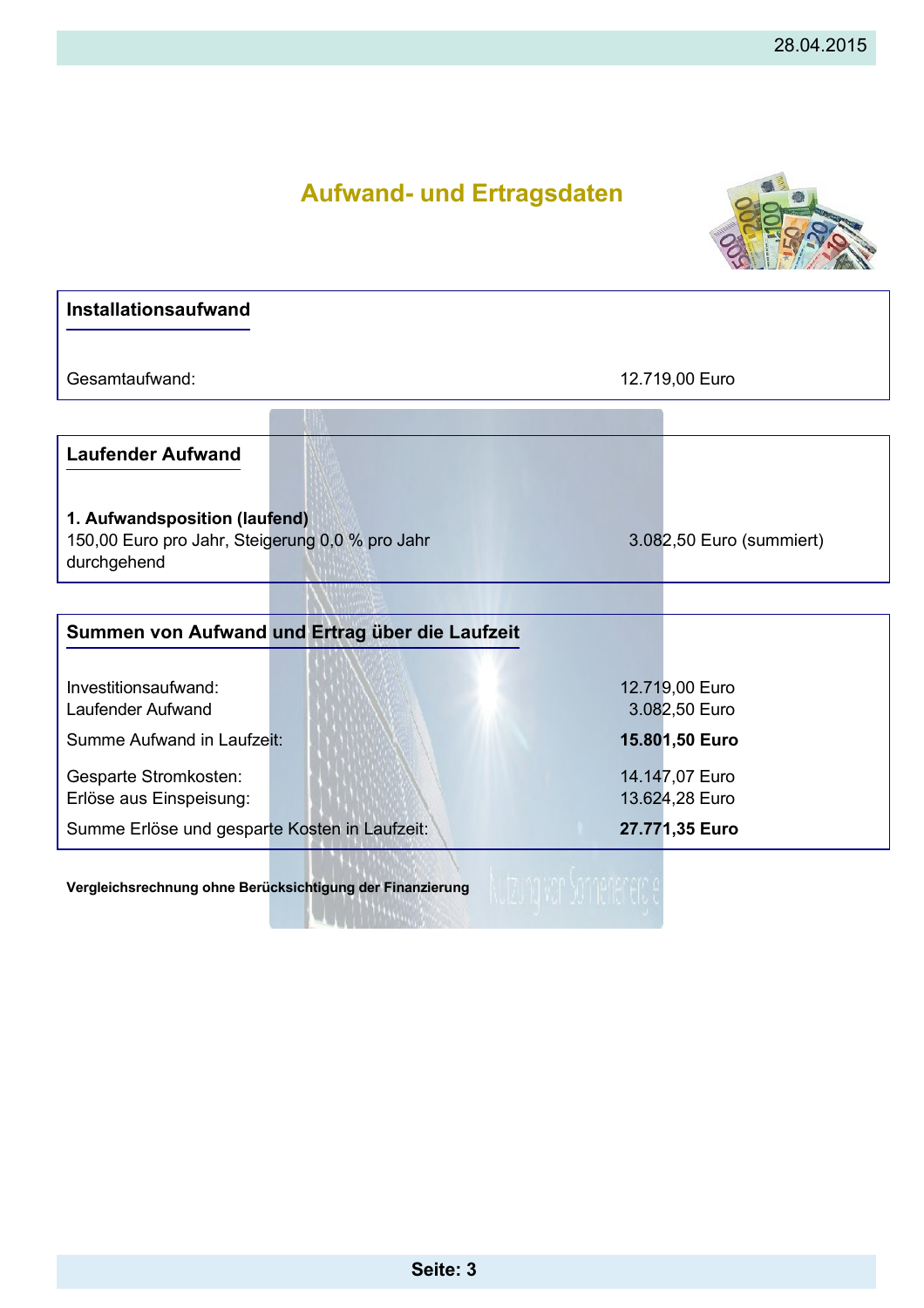# **Autarkie und Eigenverbrauch**

Darstellung der Mengen für 3 Fälle: a) ohne Eigenverbauch, b) für 20 % Eigenverbauchsanteil c) und für diese Anlage mit 30 % Eigenverbrauchsanteil



Anlagenbericht wurde mit der Software SOLinvest pro plus erstellt, (c)Luxea GmbH (www.luxea.de)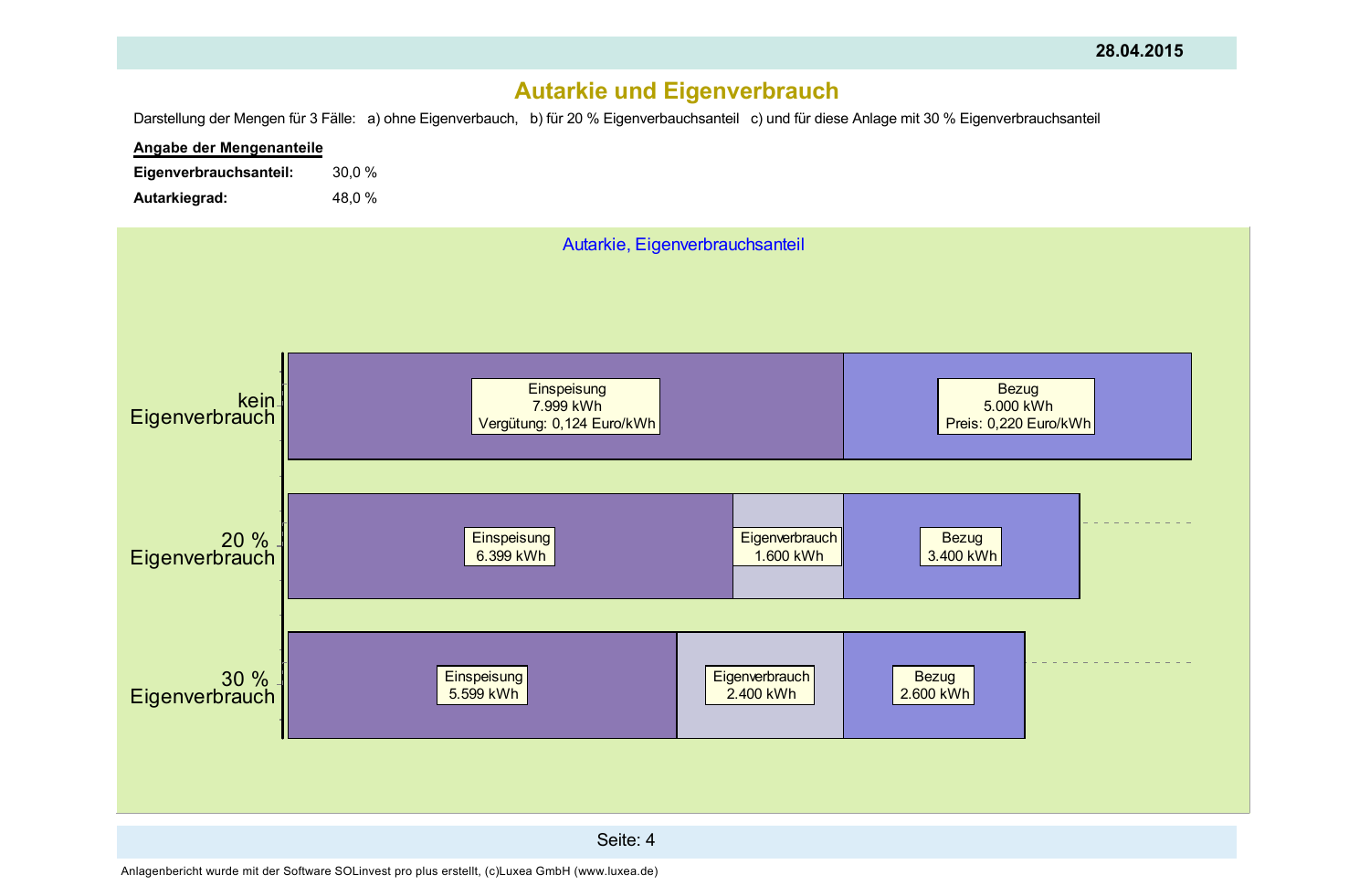# **Eigenverbrauch**

Die PV-Anlage wurde mit 30 % Eigenverbrauchsanteil kalkuliert.

| Angabe der Mengen        |                                                                                 |  |
|--------------------------|---------------------------------------------------------------------------------|--|
| Einspeisung:             | 109.873,2 kWh                                                                   |  |
| Eigenverbrauch:          | 47.088,5 kWh                                                                    |  |
| <b>Angabe der Preise</b> |                                                                                 |  |
| Einspeisung:             | Einspeisevergütung: 0,1240 Euro//kWh                                            |  |
| Eigenverbrauch:          | Angenommener Strompreis: 0,2200 Euro/kWh jährliche Strompreissteigerung: 3,00 % |  |



#### Vergleichsrechnung mit Volleinspeisung

Erlöse mit Eigenverbrauch 27.771,35 Euro Erlöse durch reine Einspeisung: 19.463,25 Euro Vorteil gegenüber reiner Einspeisung: 8.308,10 Euro (entspricht 42,7 % Mehrertrag)

Seite: 5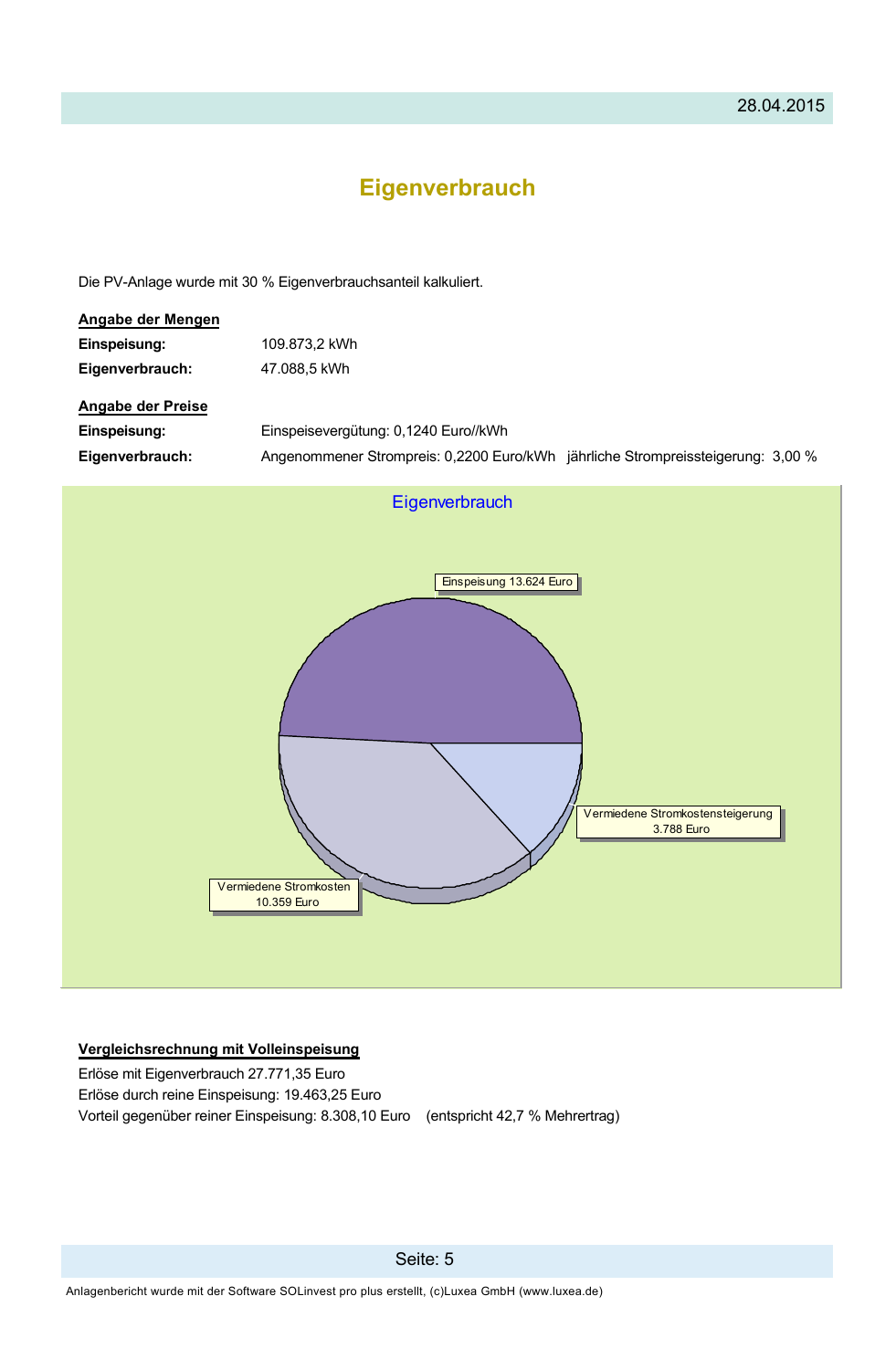

## Seite: 6

Anlagenbericht wurde mit der Software SOLinvest pro plus erstellt, (c)Luxea GmbH (www.luxea.de)